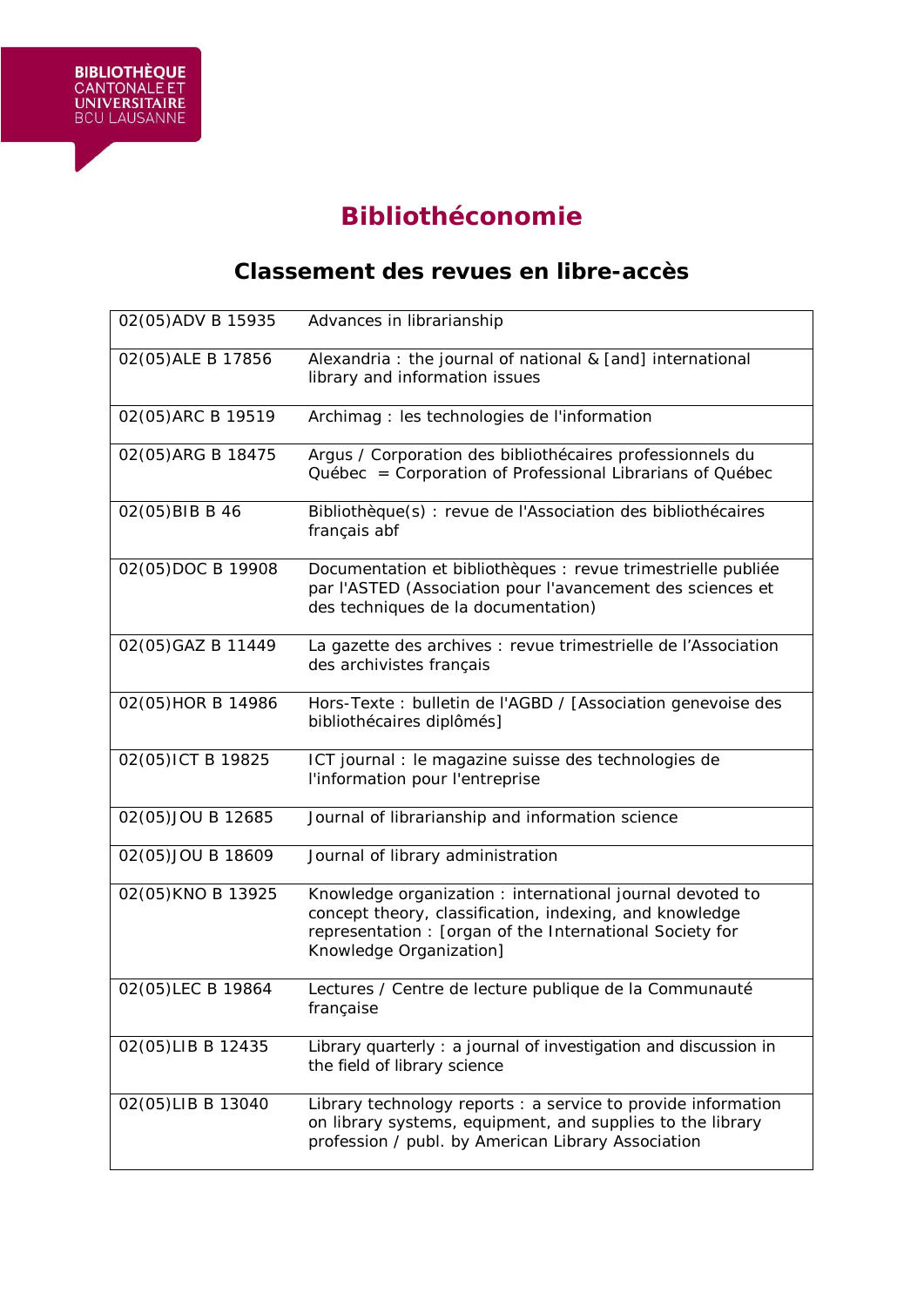| 02(05)LIB B 13385  | Library journal                                                                                                                                                                                                                            |
|--------------------|--------------------------------------------------------------------------------------------------------------------------------------------------------------------------------------------------------------------------------------------|
| 02(05) NET B 19875 | Netsources : connaître et bien utiliser l'Internet professionnel                                                                                                                                                                           |
| 02(05) ONL B 19927 | Online Searcher: information discovery, technology, strategies                                                                                                                                                                             |
| 02(05) SAB B 19850 | Bibliosuisse info / Schweizerische Arbeitsgemeinschaft der<br>Allgemeinen Öffentlichen Bibliotheken SAB = Groupe de travail<br>des bibliothèques de lecture publique GTB = Comunità di<br>lavoro delle biblioteche di lettura pubblica CLB |

## **Classement alphabétique des revues en magasins**

Rapport annuel ... / Bibliothèque nationale suisse (2001 -)

Rapport annuel / Bibliothèque cantonale et universitaire, Lausanne (1913 -)

Zeitschrift für Bibliothekswesen und Bibliographie : Vierteljahrsschrift : Organ des Vereins Deutscher Bibliothekare und des Vereins der Diplombibliothekare an wissenschaftlichen Bibliotheken (1960 -)

Zeitschrift für Bibliothekswesen und Bibliographie. Sonderheft (1963 -)

## **Classement alphabétique des revues fermées en magasins**

American library directory (1989 - 2016)

Arbido (1986 – 2016)

ARL Statistics : a compilation of statistics from the one hundred and ... members of the Association of Research Libraries (1980 - 2014)

Bindereport : Fachmagazin für Buchbinderei und Druckverarbeitung (1998 – 2020)

Bulletin des bibliothèques de France : BBF (1956 – 2013)

IFLA annual report / International Federation of Library Associations and Institutions  $(1933 - 2014)$ 

Library resources and technical services / American Library Association, Resources and Technical Services Division (1980 – 2014)

Library technology reports : a service to provide information on library systems, equipment, and supplies to the library profession (1976 – 2017)